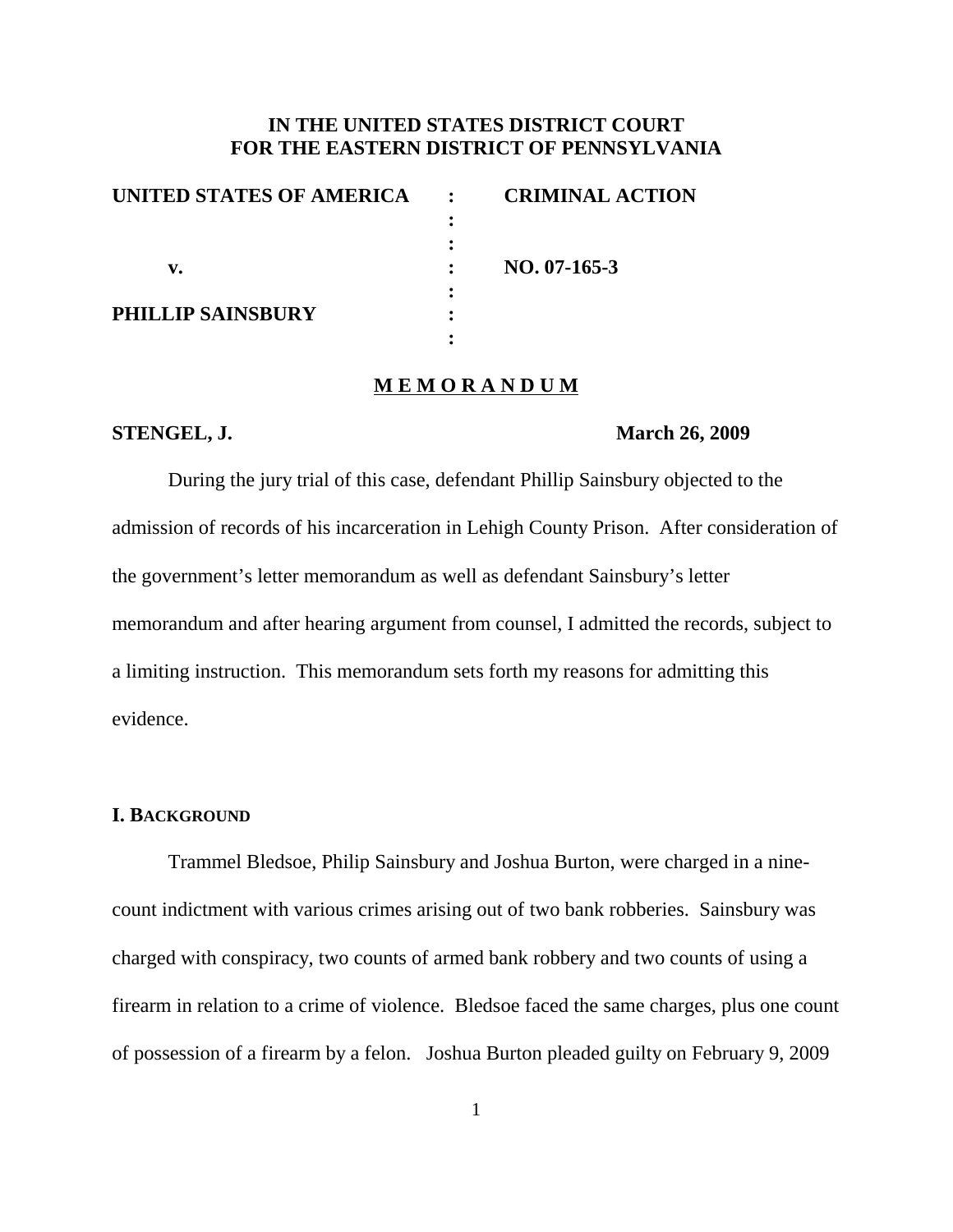to assisting Bledsoe after one of the robberies. Trial for Bledsoe and Sainsbury began on February 11, 2009.

During trial, the government played audio recordings of telephone conversations between Bledsoe (who was in Lehigh County Prison) and Burton (who was not) in which they referred to the other bank robber as "Wet Boy."1 These phone calls occurred in the days following the December 21, 2006 robbery. Government Trial Exhibits 400A-L. The government contended that "Wet Boy" was defendant Sainsbury and that the phone calls from the prison linked him to the December 21, 2006 bank robbery. The government wanted to introduce Lehigh County Prison records to show that Sainsbury was in and out of custody at the same times "Wet Boy" was described in the calls as being in and out of custody. While defendant Sainsbury conceded that the government could argue to the jury that he is "Wet Boy," he contended that the admission of his prison records would be prejudicial. On balance, I found the danger of unfair prejudice did not substantially outweigh the prison records' probative value under F.R.E. 403. The prison records, therefore, were admitted.

## **II. THE LIMITED RELEVANCE OF SAINSBURY'S PRISON RECORDS.**

<sup>&</sup>lt;sup>1</sup>For example, in the December 22, 2006 call at 12:21 p.m. Bledsoe is told that "Wet Boy" does not want to share any robbery proceeds because Bledsoe already had his share which was seized by police when he was arrested, approximately eight minutes after the robbery. Government's Trial Exhibit 400A. Later calls reveal that negotiations have persuaded Wet Boy to give a portion of the robbery proceeds to Bledsoe.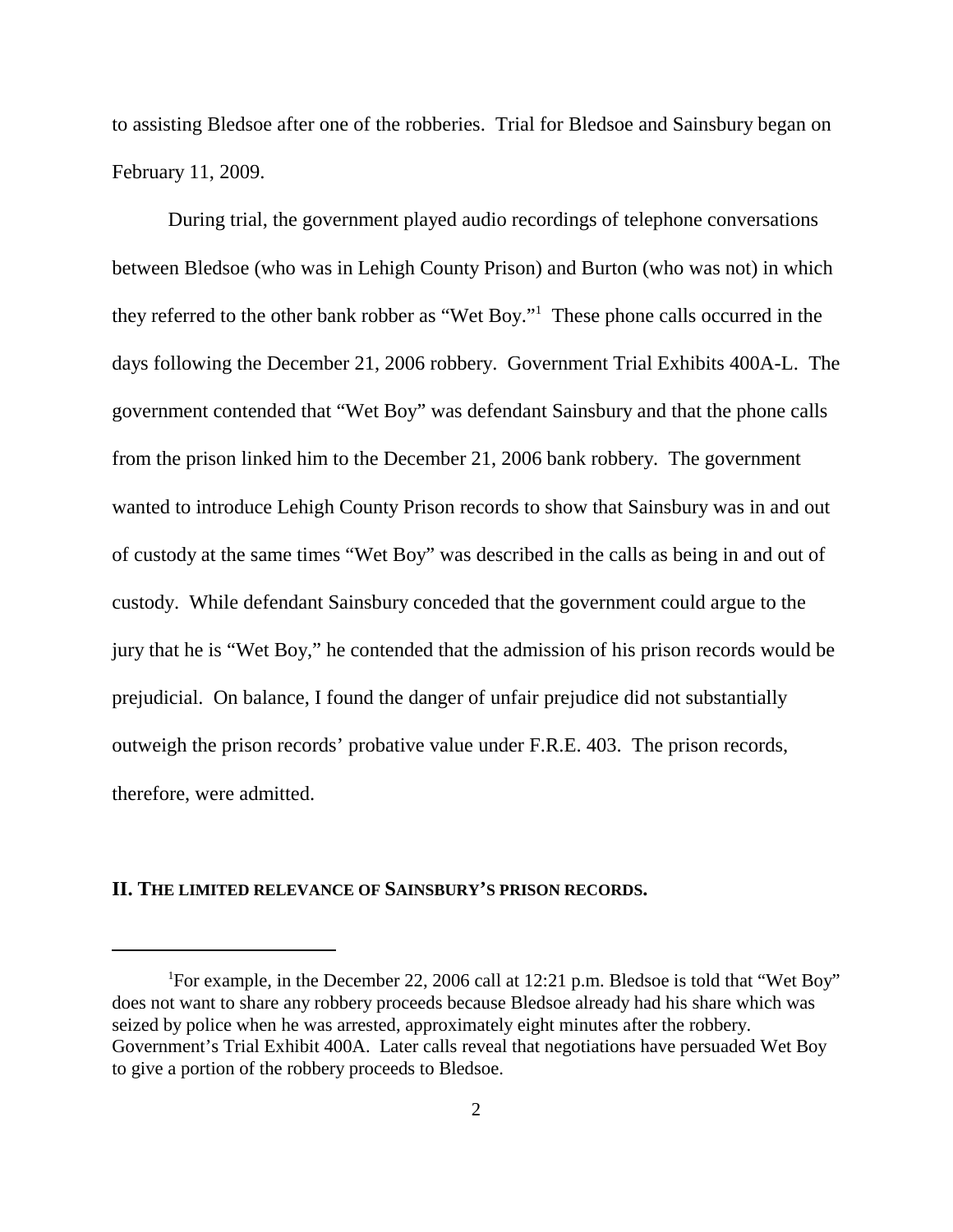To prove that Sainsbury robbed the Lafayette Ambassador Bank on December 21, 2006, the government introduced three pieces of evidence. First, a dark glove containing Sainsbury's DNA was recovered on the ground near a home on Alpine Circle in Emmaus, Pennsylvania. The getaway vehicle was stopped on Alpine Circle by police minutes after the robbery. The police officer who stopped this car gave chase to Bledsoe, who fled on foot. In his absence, the two remaining occupants of the car left without further police contact. The black glove recovered three days later did not belong to the residents of the Alpine Circle home and was secured and later tested by police.

Second, the recorded prison phone calls (between Bledsoe and Burton) refer to one "Little T" who was established to be Sainsbury's girlfriend, Teon Riddick, a/k/a Teon Sainsbury.<sup>2</sup> In a phone call during which Burton informed Bledsoe about his lack of success in recovering robbery proceeds from "Wet Boy," Burton also says that "Little T said that she is telling on us." Government Trial Exhibit 400C. In a call made the following day about getting the robbery proceeds, Burton says he saw Little T who "didn't say nothing." Bledsoe responds that she better not say anything about "her man" because he was "holding her down." Government's Trial Exhibit 400F. The government contended that these statements tended to prove that Little T was "Wet Boy's" girlfriend.

The third link between Sainsbury and the robbery was based on Sainsbury's

 $2\degree$  The government introduced letters that Sainsbury sent to his girlfriend, Teon which were recovered from the couple's home and which refer to her as "T" and "baby T." Government's Trial Exhibits 31A-G.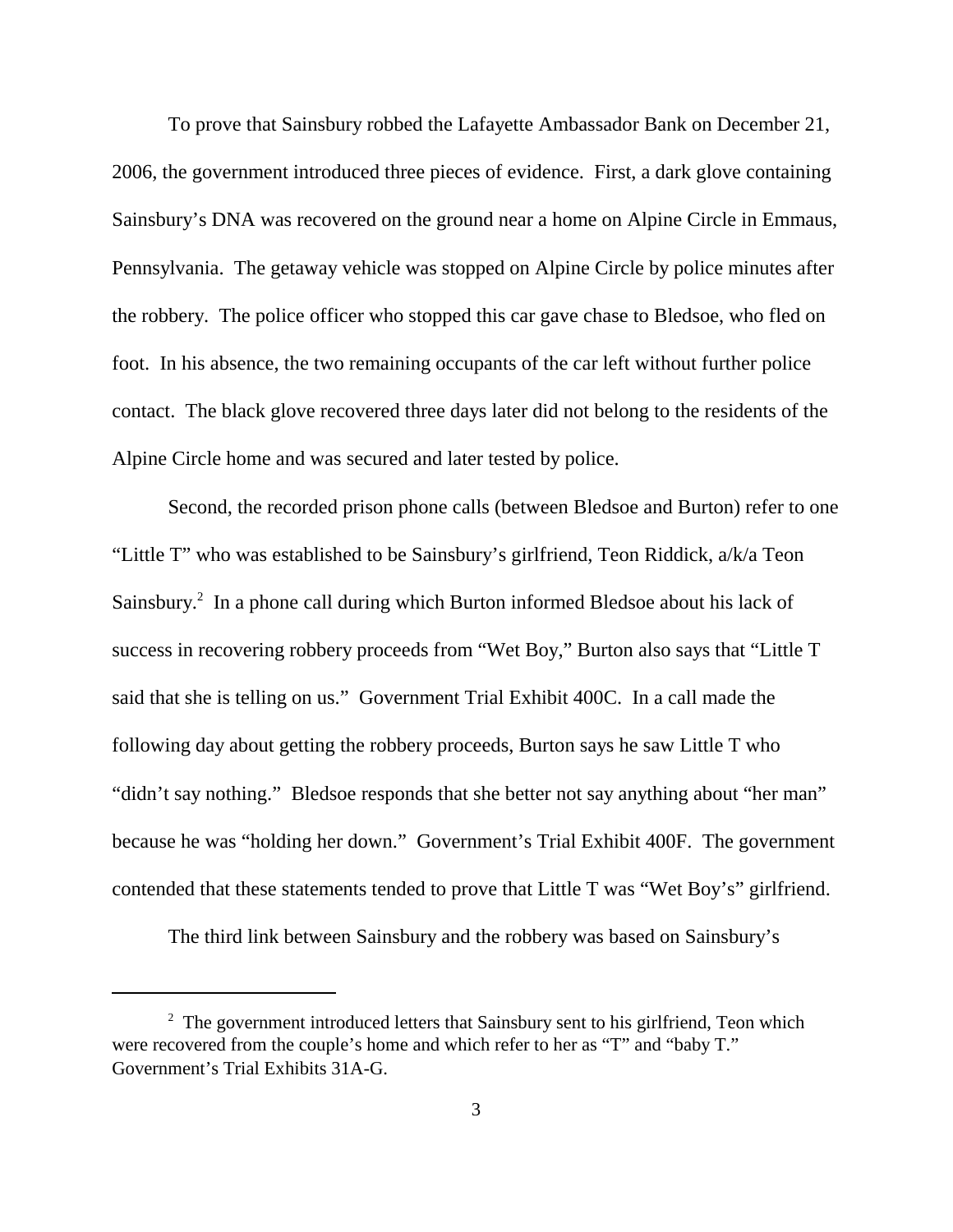nickname, at least to Bledsoe, of "Wet Boy." The government introduced evidence that seven references to "Wet Boy's" incarceration status corresponded to Sainsbury's incarceration status at that time. Sainsbury was in custody from October 6, 2006 until October 13, 2006 and from January 31, 2007 until May 21, 2007. He has been in custody in this case since May 24, 2007. After the first incarceration period and before the second period began, five conversations regarding "Wet Boy's" "at liberty" status occurred between Burton and Bledsoe. Government Trial Exhibits 400A, 400B, 400C, 400D, and 400F. During this time period, Sainsbury was also at liberty. Twice during "Wet Boy's" second incarceration period (on February 4, 2007 and February 5, 2007) Burton and Bledsoe discussed "Wet Boy's" "in custody" status. Government Trial Exhibits 400H and 400I. On those dates, Sainsbury was in custody. Sainsbury was released from his second incarceration period on May 21, 2007. Three days later, on May 24, 2007, Burton and Bledsoe discussed "Wet Boy's" "at liberty" status. Government Trial Exhibit 400L.

The evidence tracking Sainsbury's time in custody was critical to the government's case. The government's case against Sainsbury depended, in part, on the DNA found in the black glove recovered at Alpine Circle, as well as the references to "Little T" in the recorded prison phone calls. The prison record evidence, however, had significant probative value in proving Sainsbury's identity as "Wet Boy." Proof that Sainsbury was "Wet Boy" was further circumstantial evidence that he played a role in the Lafayette Ambassador Bank robbery.

4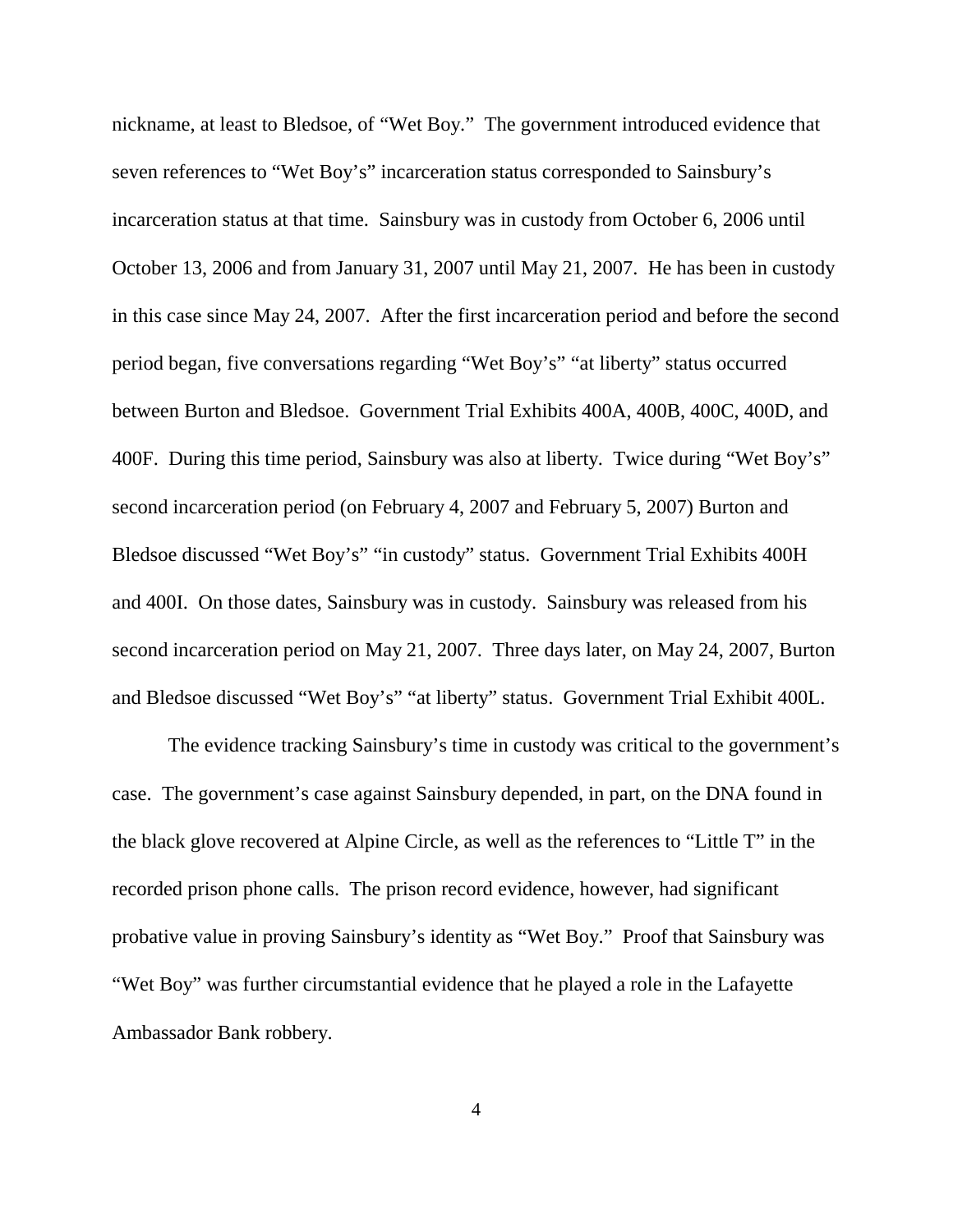Sainsbury argues that the introduction of the prison records to prove identity is unduly prejudicial. There is no question that Sainsbury's prison records were prejudicial to him.<sup>3</sup> However, F.R.E. 403 only protects against the admission of evidence that is unfairly prejudicial. Carter v. Hewitt, 617 F.2d 961, 972 (3d Cir. 1980). Here, the probative value of the records substantially outweighed the danger of unfair prejudice to Sainsbury. The government showed that the evidence that Sainsbury was in custody was critical to showing that he is "Wet Boy," one of the individuals who robbed Lafayette Ambassador Bank. Mindful that the general rule weighs in favor of admission, see e.g., United States v. Johnson, 199 F.3d 123, 128 (3d Cir. 1999), as well as the critical nature of this evidence to the government, the prison records were admitted. The jury was instructed twice, once at the time of introduction of the prison records and again in the court's charge to the jury, <sup>4</sup> that the records were admitted for the limited purpose of

 $3$  At the time of his objection to the prison records, however, Sainsbury had already put in front of the jury (through his own counsel's cross-examination of government witness Jaime Cooper) the perhaps equally prejudicial fact that he traded marijuana and crack cocaine for the use of the "getaway car."

<sup>&</sup>lt;sup>4</sup>The instruction I gave to the jury prior to deliberation is as follows: "Limiting Instructions - Sainsbury's Prison Record. There was evidence admitted which the government contends proves that defendant Sainsbury was in custody at certain times or not in custody at certain times. This evidence was admitted for a limited purpose. You may only consider it for a limited purpose. That limited purpose is for your consideration on the issues of the identity of one of the bank robbers. The government contends that the references in the prison telephone conversations to 'Wet Boy' are references to Mr. Sainsbury. The evidence that Mr. Sainsbury was in custody of the authorities is relevant only to the extent it may identify the person who is being referred to in the prison conversation as 'Wet Boy.' You are free to accept or reject this evidence as you see fit. You may not consider this evidence as evidence of bad character, or of a tendency to commit crimes or of any bad acts on his part. The circumstances of these periods of Mr. Sainsbury being in custody are not relevant and you may not consider or speculate about the